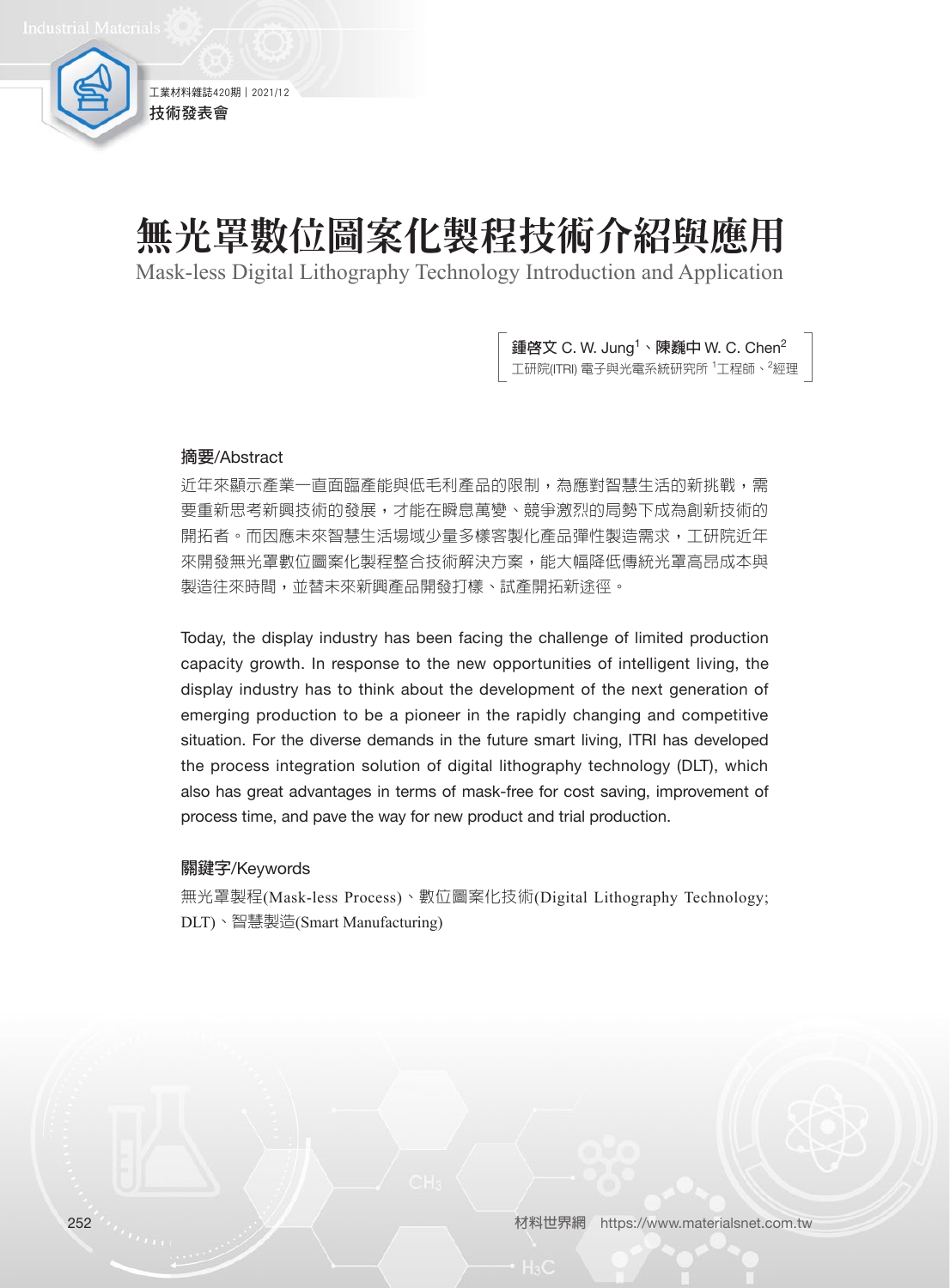工業材料雜誌420期︱2021/12 技術發表會



### **前 言**

 $\mathbf{5G}^{\text{AIoT}}$ 等新興科技已是未來發 未來十年智慧生活之應用情境為發展目標 (**圖一**),而非像目前不斷往單一高規格面 板進行製造。提高沉浸式感官技術之人機 介面互動體驗技術開發已成為主流,如: 智慧移動、智慧育樂、智慧零售和智慧醫 療等場域之應用。台灣顯示科技產業也逐 漸走向與垂直應用領域結合,以提高領域 技術門檻與附加價值。因此,朝向少量/多 樣/客製化之高利基型產品發展已經是國際 間未來智慧生活需求之共識,也為後續顯 示產業發展帶來新契機。由於傳統面板製 程需逐漸擺脫大世代產線的產能與低毛利 競爭,並尋求如何縮短製程時間、提供更 快速及可彈性生產的智慧製造技術,來促 進先進顯示技術未來發展(**圖二**)。其中能 提供少量多樣客製化的關鍵技術裡,無光 罩數位圖案化製程技術(Digital Lithography Technology; DLT)已逐漸吸引眾人的目光。

## **無光罩數位圖案化製程簡介**

目前產業界主流曝光技術以光罩式傳 統曝光(Conventional Lithography Technology) 技術為主,無光罩曝光技術則以低解析 度10微米(mm)以上的雷射直接曝光(Laser Direct Imaging; LDI)為主流。然而既有製程 「光罩」(Photo-mask)製作時間長且成本過 高,不利於未來智慧製造趨勢發展;而雷 射直接曝光方式因解析度較低,主要應用 僅在PCB產業。既有面板廠以光罩曝光微 影製程(Lithography)技術生產,需開多層光 罩,耗時、成本高,只適合單一規格品生 產,並不利於高利基型客製化研發產品開



**▲圖一 未來十年智慧生活之應用**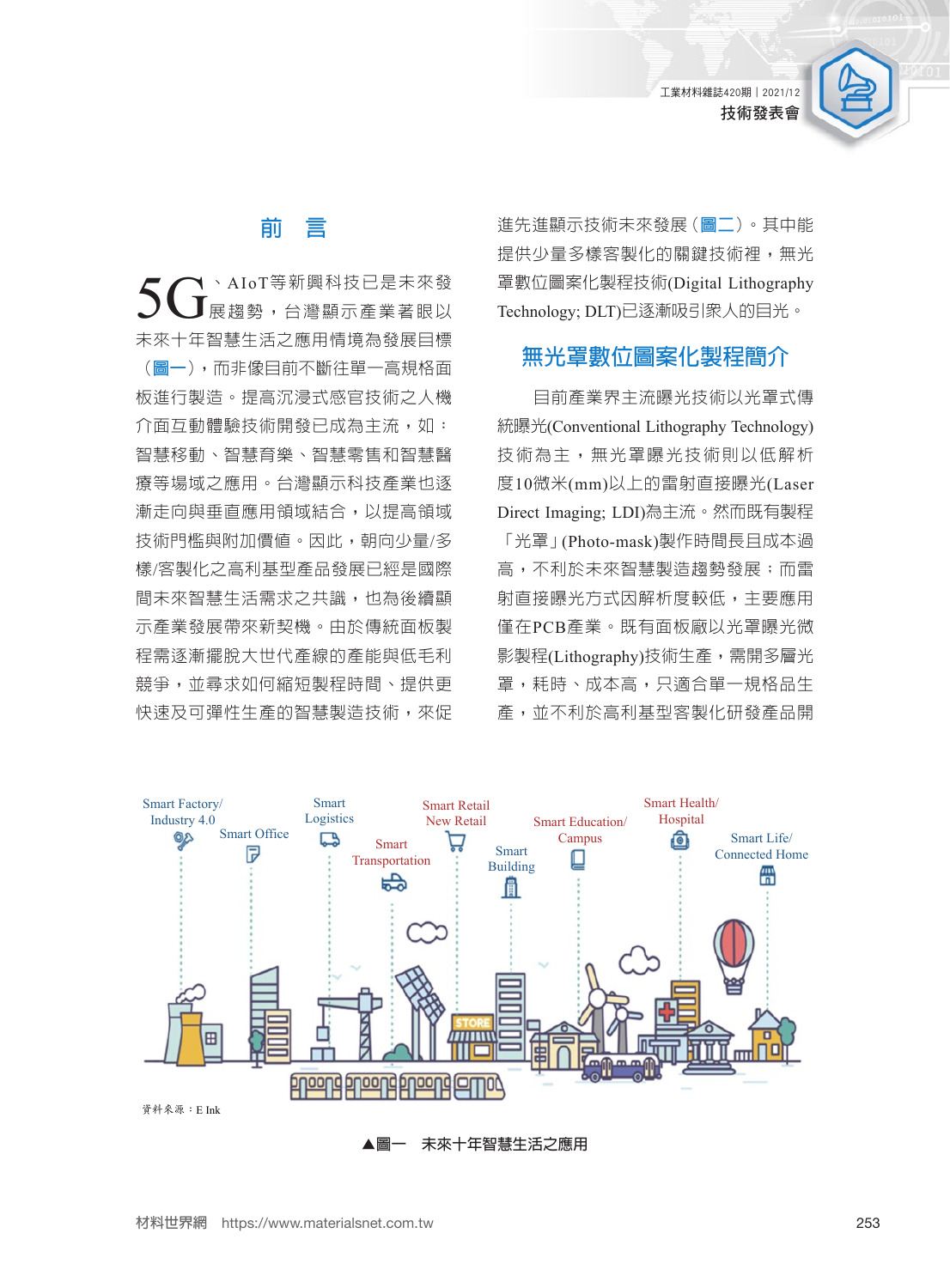

發,於生產技術開發上已逐漸看到瓶頸(**圖 三**)。因此,新興無光罩數位圖案化技術 (DLT),能彌補雷射直接曝光之間的微米解 析度缺口,同時又可陣列展開成大面積曝



**▲圖二 未來發展先進顯示生產技術之架構**

光,並具有影像移動補償系統的優點,更 能擴大產業應用性,除顯示器產業外,也 可應用至面板級/半導體IC封裝產業。

## **無光罩數位圖案化製程 技術的應用**

有別於一般常見的光罩圖案化製程技 術之全圖層檢驗時間冗長,無光罩數位圖案 化製程可大幅縮減至四分之一時程(10道圖 層),亦無需花費高額的實體光罩費用(**表 一**)。此外,工研院開發高解析度(L/S)、 高對位精度(Overlay Accuracy)及全無光罩 LTPS TFT AMOLED顯示面板模組整合與製 程技術,於G2.5代產線完成數位圖案化技 術製作全無光罩LTPS TFT背板,並於Touch



**▲圖三 傳統光罩圖案化製程與無光罩數位圖案化製程之產品開發流程比較**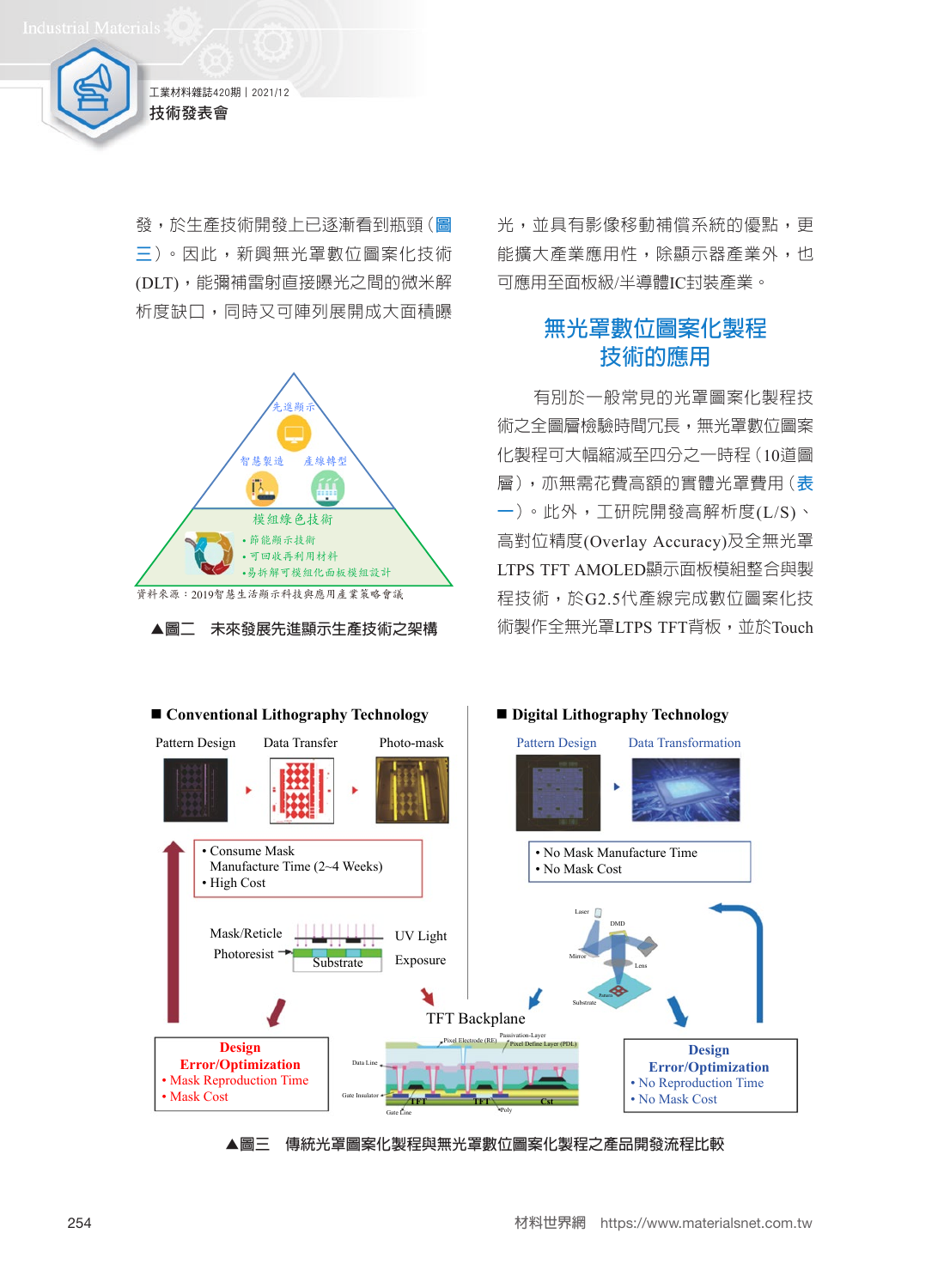

|                | ITRI無光罩數位圖案化 | 傳統光罩圖案化技術    |
|----------------|--------------|--------------|
| 製程產線           | Gen $2.5$    |              |
| 面板尺寸           | 7.07吋FHD     |              |
| 對位精度           | $\pm 1$ um   | $\pm 0.5$ µm |
| Metal Line曝光時間 | 20 mins      | 45 mins      |
| 全背板製程光罩價格      |              | 約400萬NTD     |
| 全圖層驗證時間        | 週            | 1個月          |

#### **▼表一 無光罩數位圖案化技術與傳統光罩圖案化技術面板製作比較**



資料來源:2019 Touch Taiwan

**▲圖四 無光罩數位圖案化製程技術展示**

Taiwan 2019 (**圖四**)進行技術展示, 成功點 亮世界首片7.07吋全彩FHD AMOLED面板 (**圖五**),解析度為1,920 × 1,080,最小設

計尺寸達3.5 μm(製程尺寸達2.5 μm)、對 位精度(Overlay Accuracy; OA)達±1.0 μm, 也展現出未來智慧顯示應用於少量多樣化 之高利基商品的可能性。

### **結 論**

因應未來智慧生活之趨勢,無光罩 數位圖案化製程技術開發將有助於面板廠 提升產品開發速度並大幅縮減開發成本, 預期將可自上游材料與關鍵製程之開發驗 證結合,降低研發風險。在創新市場,開